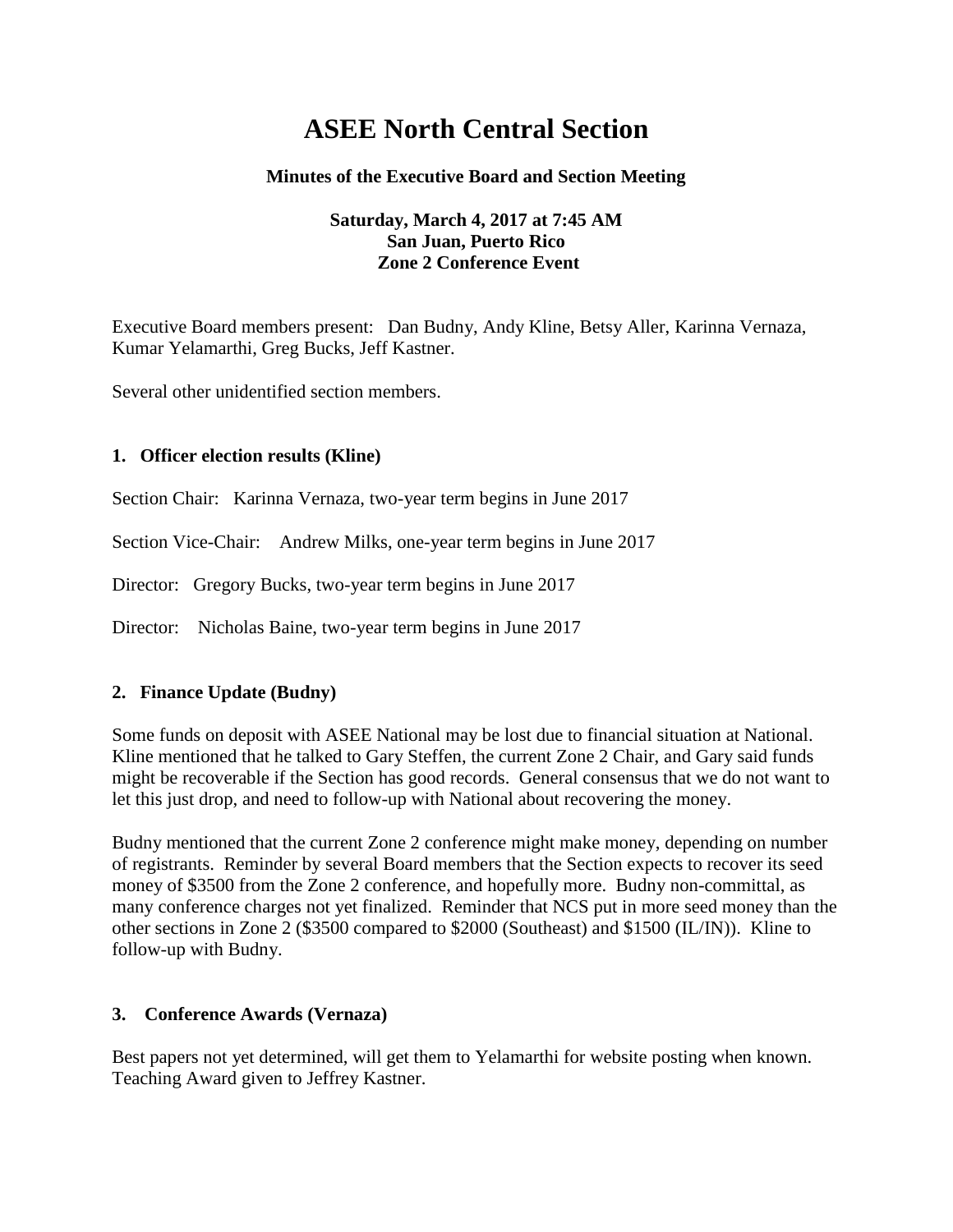**Motion by Vernaza:** Use funds from the Section's operating budget and needed additional funds from the BASS account to pay \$750 for the 2017 Outstanding Teaching Award prize to Jeff Kastner (University of Cincinnati). Second by Bucks. Motion passed unanimously. The amount of \$750 matches what we have used for this award previously.

Discussion: No other cash prizes from this Zone 2 Conference since we do not have the funds. Need to look during the Fall 2017 Executive Board meeting as to whether to continue giving cash prizes for faculty papers, or only for students. Loss of funds on deposit with National is the reason a review is needed.

**Outstanding Campus Representative Award (Aller):** Given to Terri M. Lynch-Caris from Kettering University.

### **4. Officer Appointments**

Roland Arter has retired from the Executive Board.

Appointments by Vernaza (incoming Section Chair):

Kastner as the section's Newsletter Editor.

Kline as Secretary (may change if he is elected Zone 2 Chair with term starting in June 2018).

Needed: Best Paper Chair. Yelamarthi is willing to assist the new Best Paper Chair if the person has not done it before.

## **5. Other Topics**

Aller gave Yelamarthi the Zone 2 Conference papers so he can sort them out as he sees fit for posting on the NCS website.

More general discussion on the money situation.

Discussion about the Zone 2 Conference. Reminders that we voted against it twice as a Board (only two sections in the Zone needed to approve). General comments on number of NCS people who could not afford the travel costs (only about 10 students and maybe 20 faculty in Puerto Rico) as compared to Spring 2016 at CMU (200 to 210 registrants). Comments on Zone conference run per Southeast Section's past practices, but they were happy to get our seed money.

Spring 2018 NCS conference at U of Akron, March 16 and 17 OR March 23 and 24, 2018.

Spring 2019 NCS conference at Grand Valley State.